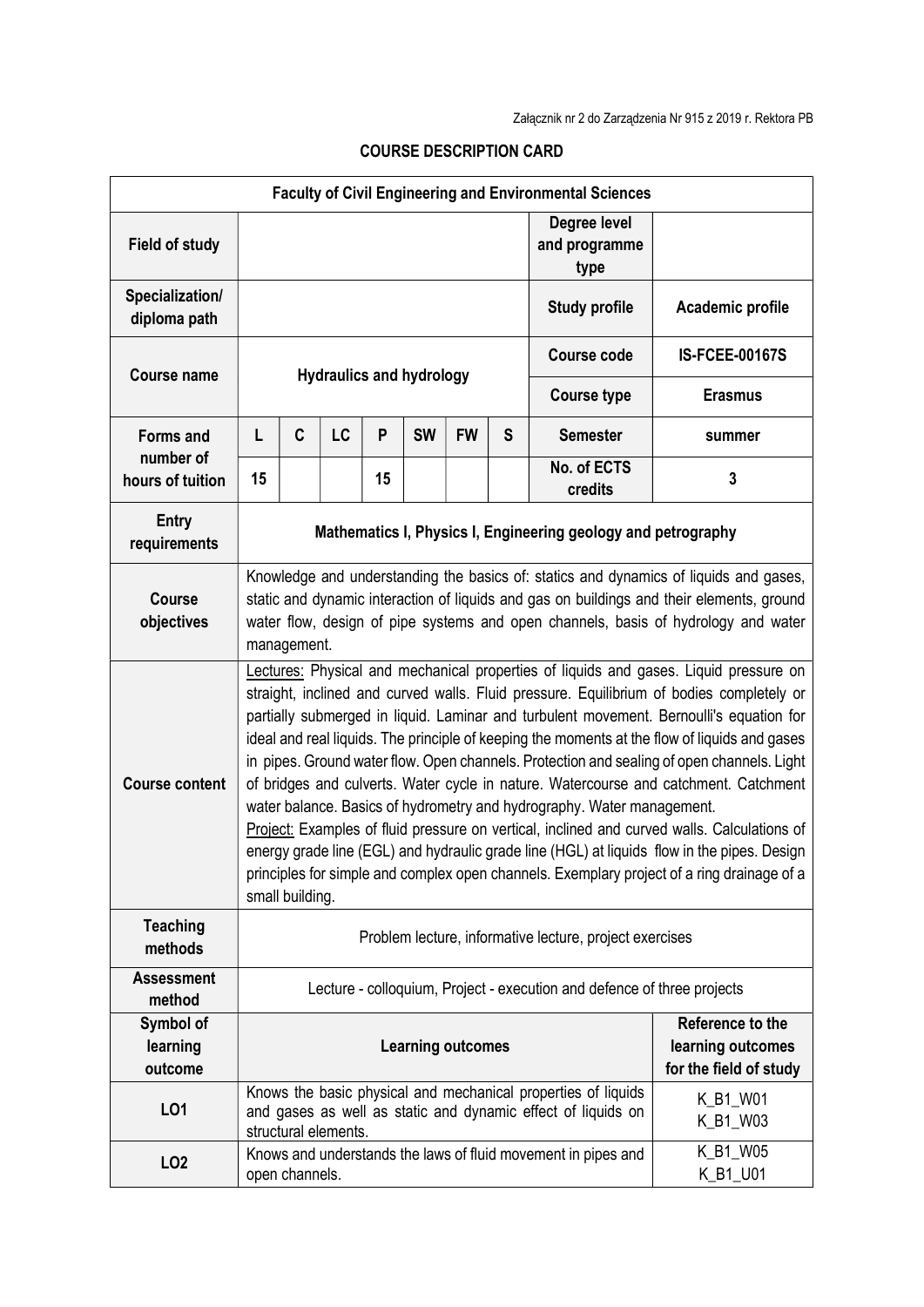| LO <sub>3</sub>                                                                                                                                                                                                                                                                                                        | Knows and understands the issues of water circulation in nature<br>and ground water flow in the soil. | K_B1_W01                      |     |  |  |
|------------------------------------------------------------------------------------------------------------------------------------------------------------------------------------------------------------------------------------------------------------------------------------------------------------------------|-------------------------------------------------------------------------------------------------------|-------------------------------|-----|--|--|
| LO4                                                                                                                                                                                                                                                                                                                    | Knows the basic issues of hydrology and hydrometry<br>and water management.                           | K_B1_W01                      |     |  |  |
| LO <sub>5</sub>                                                                                                                                                                                                                                                                                                        | Is able to present diagrams of liquid pressure on vertical, inclined                                  | K_B1_W01                      |     |  |  |
|                                                                                                                                                                                                                                                                                                                        | and curved walls.                                                                                     | K_B1_U01                      |     |  |  |
|                                                                                                                                                                                                                                                                                                                        | Is able to calculate the parameters of liquid movement                                                | K_B1_W01<br>K B1 U01          |     |  |  |
| LO <sub>6</sub>                                                                                                                                                                                                                                                                                                        | in pipes and open channels.                                                                           |                               |     |  |  |
|                                                                                                                                                                                                                                                                                                                        |                                                                                                       | K_B1_U05<br>K_B1_W01          |     |  |  |
| LO <sub>7</sub>                                                                                                                                                                                                                                                                                                        | Is able to design the elements of horizontal drainage.                                                | K_B1_U01                      |     |  |  |
|                                                                                                                                                                                                                                                                                                                        |                                                                                                       | K_B1_U05                      |     |  |  |
|                                                                                                                                                                                                                                                                                                                        | He is ready to the critical evaluation his knowledge and                                              | K_B1_U15                      |     |  |  |
| LO <sub>8</sub>                                                                                                                                                                                                                                                                                                        | possibilities of its continuous widen.                                                                | K_B1_K01                      |     |  |  |
| Symbol of                                                                                                                                                                                                                                                                                                              |                                                                                                       | Type of tuition during        |     |  |  |
| learning                                                                                                                                                                                                                                                                                                               | Methods of assessing the learning outcomes                                                            | which the outcome is          |     |  |  |
| outcome                                                                                                                                                                                                                                                                                                                |                                                                                                       | assessed                      |     |  |  |
| L01                                                                                                                                                                                                                                                                                                                    | written colloquium                                                                                    | L                             |     |  |  |
| LO <sub>2</sub>                                                                                                                                                                                                                                                                                                        | written colloquium, project tasks                                                                     | L, P                          |     |  |  |
| LO <sub>3</sub>                                                                                                                                                                                                                                                                                                        | written colloquium, project tasks                                                                     | L, P                          |     |  |  |
| LO4                                                                                                                                                                                                                                                                                                                    | written colloquium                                                                                    | L                             |     |  |  |
| LO <sub>5</sub>                                                                                                                                                                                                                                                                                                        | project tasks                                                                                         | P                             |     |  |  |
| LO <sub>6</sub>                                                                                                                                                                                                                                                                                                        | written colloquium, project tasks                                                                     | L, P                          |     |  |  |
| LO <sub>7</sub>                                                                                                                                                                                                                                                                                                        | written colloquium, project tasks                                                                     | L, P                          |     |  |  |
| LO <sub>8</sub>                                                                                                                                                                                                                                                                                                        |                                                                                                       | P<br>defense of project tasks |     |  |  |
|                                                                                                                                                                                                                                                                                                                        | No. of hours                                                                                          |                               |     |  |  |
|                                                                                                                                                                                                                                                                                                                        | lecture attendance                                                                                    | 15                            |     |  |  |
|                                                                                                                                                                                                                                                                                                                        | participation in projects classes                                                                     | 15                            |     |  |  |
|                                                                                                                                                                                                                                                                                                                        | preparation and execution of the projects                                                             | 20                            |     |  |  |
| <b>Calculation</b>                                                                                                                                                                                                                                                                                                     | preparation for and participation in colloquium /tests                                                | 20                            |     |  |  |
|                                                                                                                                                                                                                                                                                                                        | preparation for defense and projects defense                                                          | 5                             |     |  |  |
|                                                                                                                                                                                                                                                                                                                        | participation in student-teacher sessions related to the<br>project classes                           | 5                             |     |  |  |
|                                                                                                                                                                                                                                                                                                                        | <b>TOTAL:</b>                                                                                         | 80                            |     |  |  |
|                                                                                                                                                                                                                                                                                                                        | <b>HOURS</b>                                                                                          | No. of<br><b>ECTS</b>         |     |  |  |
|                                                                                                                                                                                                                                                                                                                        |                                                                                                       | credits                       |     |  |  |
| Student workload – activities that require direct teacher participation                                                                                                                                                                                                                                                |                                                                                                       |                               | 1,5 |  |  |
|                                                                                                                                                                                                                                                                                                                        | 65                                                                                                    | 2,5                           |     |  |  |
| 1. Bedinet P.B., Huber W.C.: Hydrology and floodplain analysis. Addison-Wesley<br><b>Basic</b><br>Publishing Company, USA, 1988.<br>references<br>2. Featherstone R.E., Nalluri C.: Civil Engineering Hydraulics. Wiley-Blackwell, 2007.<br>Mott R.L.: Applied Fluid Mechanics. Pearson Education Limited, 2016.<br>3. |                                                                                                       |                               |     |  |  |